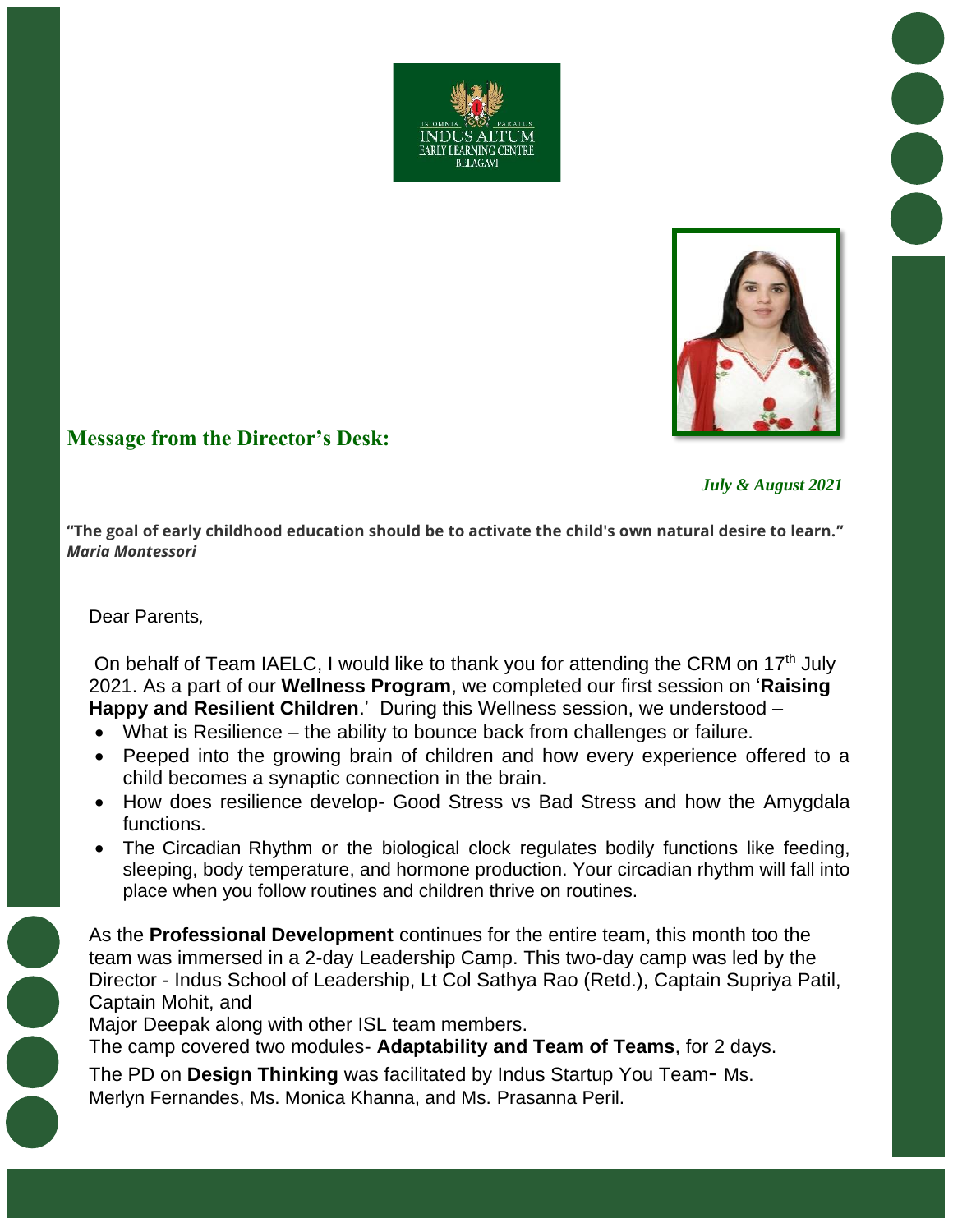Team IALEC would like to thank our **Principal Dr. Praseedha Sreekumar**, for making all the Professional Development Sessions possible. Teachers are now well prepared and confident with the new developments as they step into a new academic year where we would be focusing on teaching the child and not the subject, lifelong learning and well being of the students.

The '**Meet-Greet- Share Time**' was initiated with the PP1 Grade students where we all decided to do 1 Act of Kindness over the weekend and share it with our peers on Monday morning. Let us peep into their kind heart…





 **Jatin's Heart & Act of Kindness Avirat's Heart & Act of Kindness** 



**Onish's Heart & Act of Kindness**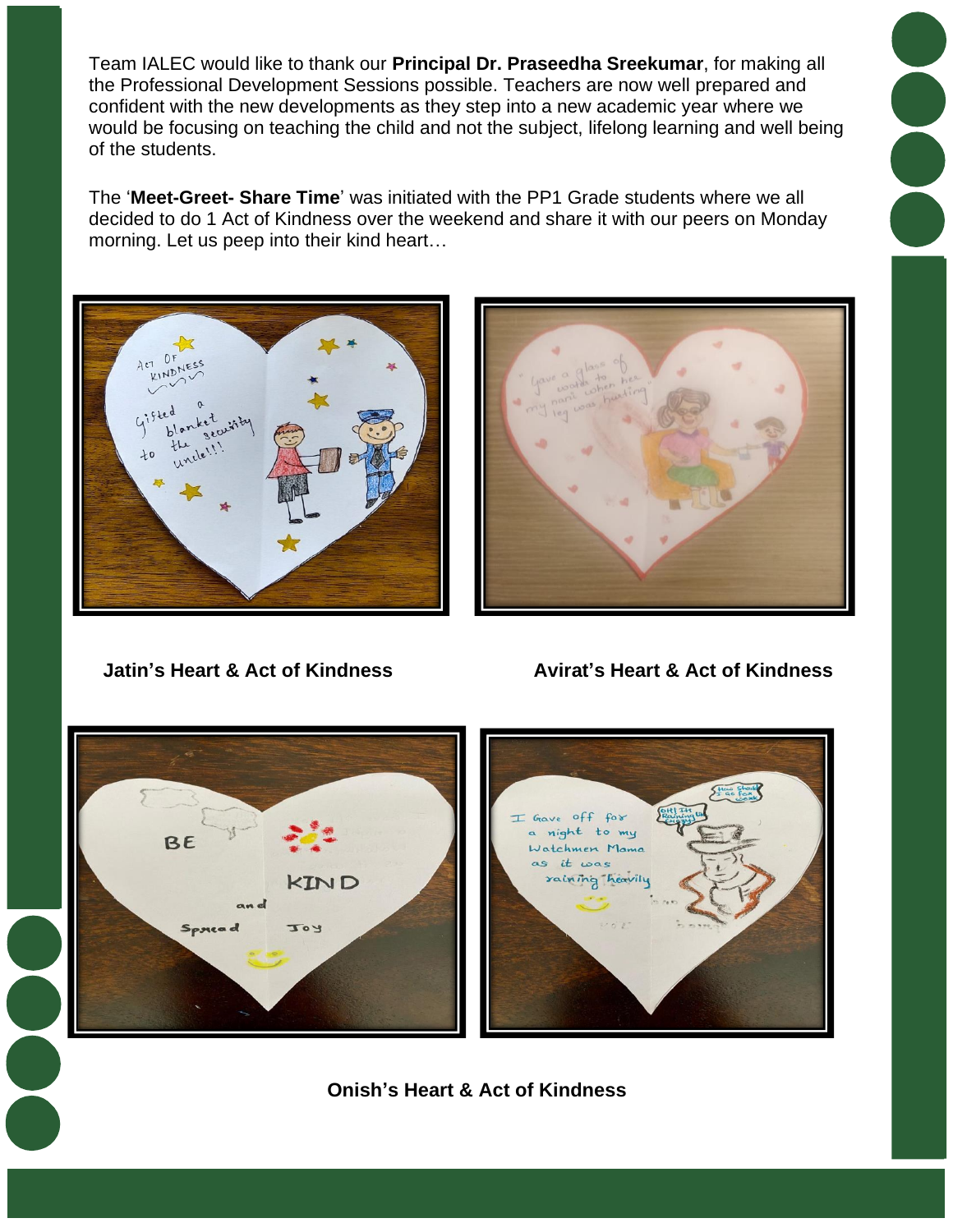



**Vijay's Heart & Act of Kindness Mehul's Heart & Act of Kindness**

When adults introduce children to altruistic activities such as volunteer work or supporting neighborhood projects. Kindness, compassion, gratitude, empathy, and many other positive qualities emerge when children learn that helping others is also a great way to help themselves.

We would be ending July with celebrating 'Friendship Day' as friendship improves happiness and adapt misery by doubling joy and dividing grief." The rehearsals for celebrating Independence Day can widely be seen during the extra sessions. Very enthusiastically children are getting geared up for this celebration.

I take this opportunity to invite you all to the flag hoisting ceremony at 8:45 am at IAELC which will be followed by the online celebration from 9:00 am to 10:00 am. The program flow and link will be shared by the respective teachers.

**Parent Advisory Committee (PAC)** : Engaging parents in the education system activates a built-in support system that works to help both students and teachers do a better job. This is possible with an organized program involving the school and the parents in activities linked to the school goals. A well- structured partnership program improves the school, strengthens families, and increases student achievement and success. With this goal in mind, we would like to initiate a Parents Advisory Committee (PAC) for the parents of Indus Altum Early Learning Centre, following the guidelines of the PAC at Indus Altum International School, Belagavi. The features of the committee are given below:

## **Aims and Objectives**:

• To provide an opportunity for IAELC parents to share their ideas and mutual concerns on every facet of school life.

• To provide on-going communication between parents and the Team.

• To keep all parents informed of school policies and issues, and provide continuous feedback.